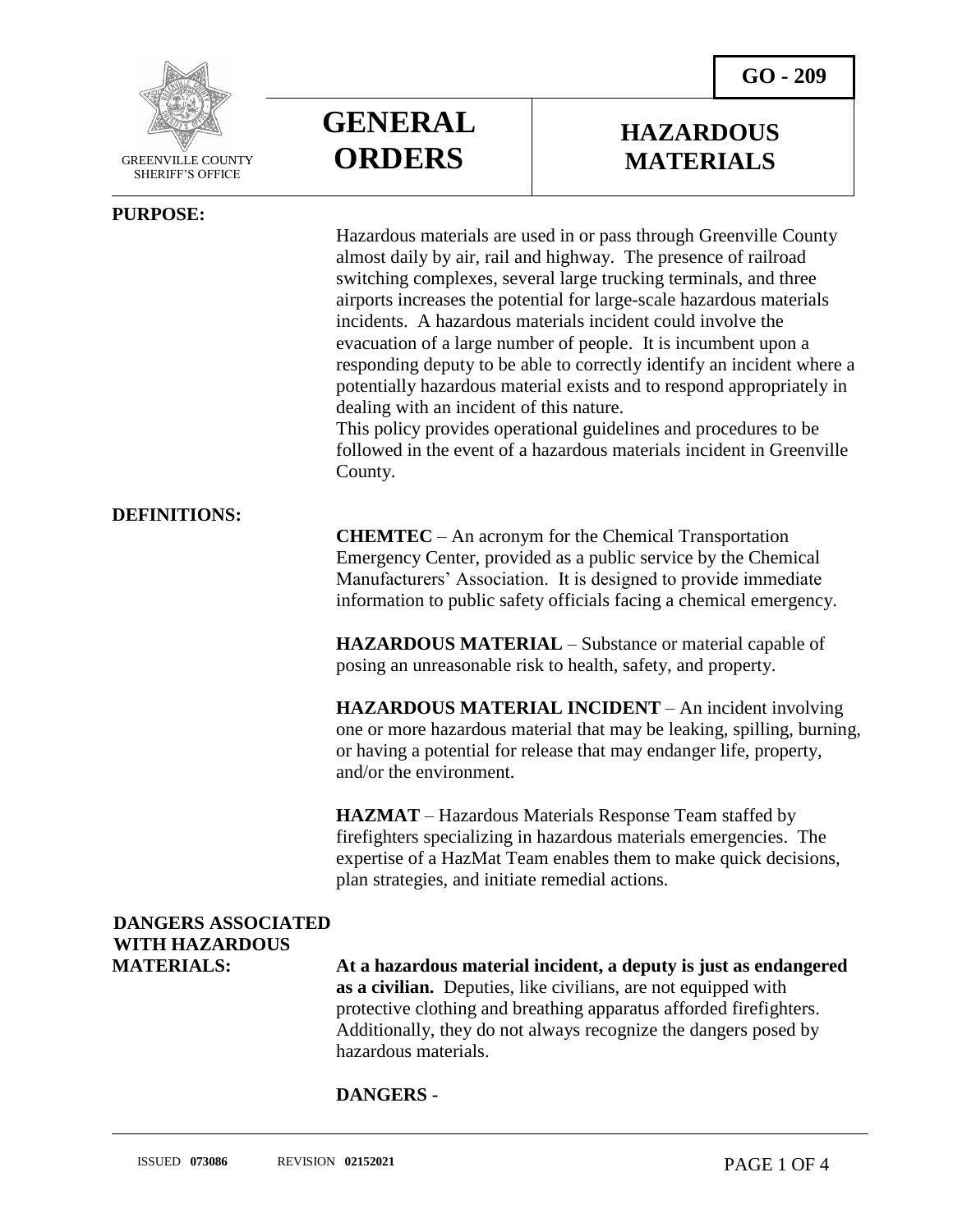j

- 1. **Fires -** The hazard with a chemical or pesticide fire is that the fire itself is often not hot enough to destroy or incinerate the substance, yet the chemical is vaporized and carried upward on a thermal column of smoke. Once away from the fire, the cooler air can cause animals, and anything beneath the descending vapors to become contaminated.
- **2. Explosion -** Compressed gases, liquids, and explosives are obvious explosion hazards. A particularly disastrous type of explosion is known as a "BLEVE" (blev – e) or Boiling Liquid Expanding Vapor Explosion. This is the type of explosion that caused a railroad tank car at Missisauga, Canada to rocket 2,000 feet upward. The fireball is often 1,000 feet or more in diameter, and expands outward and upward at the speed of sound. Propane is the substance most associated with BLEVE's, but most flammable liquids can cause the same reaction. BLEVE's may also occur with smaller containers of compressed gases similar to those found around houses and even small cylinders found on barbecue grills or campers.
- 3. **Poisoning -** Many hazardous materials kill by poisoning. Vapors may be skin irritating, while eye contact may cause blindness. Still others are neurotoxins that attack the central nervous system. Decontamination becomes extremely important in situations where a deputy is exposed to poisonous substances. Instructions given by officials on the scene or at a hospital concerning decontamination are to be followed to the letter. If ETIOLOGICAL AGENTS (infectious substances) are present, isolation, extensive medical observation, and follow-up treatment may be required.
- 4. **Asphyxiation and Freezing -** Leaks of hazardous gases, liquids, or vapors may act to exclude available air, and low areas may accumulate enough odorless material to kill. Certain hazardous material may be cryogenic in nature; causing temperatures low enough to freeze body tissues instantly. Liquid nitrogen is one of these materials.

# **HAZARDOUS MATERIALS SCENE**

**RESPONSIBILITIES:** Fire departments exercise primary control when there is fire suppression, rescue, or containment.

#### **Sheriff's Office responsibilities:**

- 1. Security of the area.
- 2. Traffic control.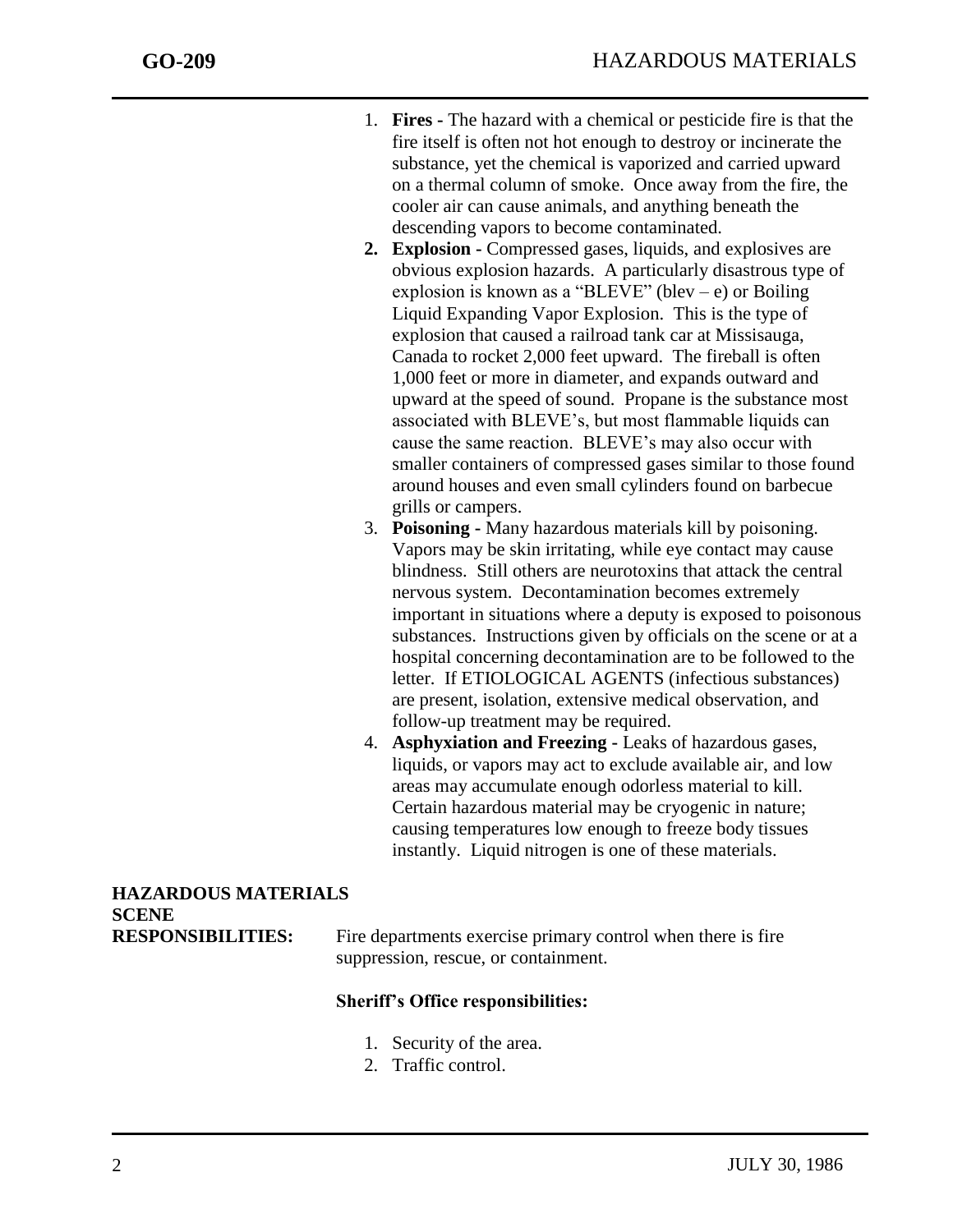|                          | <b>Evacuation -</b> Ordering an evacuation is the sole responsibility of the<br>Fire Chief. The Sheriff's Office will assist the Fire Chief with<br>evacuation at his direction.                                                                                                                                                                                                                                                                                                                                                                                                                                                                                                                                                                                                                                                                                                                                                                                                                                                                                          |
|--------------------------|---------------------------------------------------------------------------------------------------------------------------------------------------------------------------------------------------------------------------------------------------------------------------------------------------------------------------------------------------------------------------------------------------------------------------------------------------------------------------------------------------------------------------------------------------------------------------------------------------------------------------------------------------------------------------------------------------------------------------------------------------------------------------------------------------------------------------------------------------------------------------------------------------------------------------------------------------------------------------------------------------------------------------------------------------------------------------|
| <b>ARRIVAL TO SCENE:</b> | The first responding deputy discovering an incident involving the<br>release or potential release of a hazardous material is to exercise<br>extreme caution and discretion prior to entering an exposed area. If<br>conditions are such that a deputy's personal safety would be<br>jeopardized, the deputy is not to enter the area. The deputy is to wait<br>for the arrival of a properly equipped fire department HazMat Team.                                                                                                                                                                                                                                                                                                                                                                                                                                                                                                                                                                                                                                        |
|                          | If at all possible, stay at least six hundred feet (600') from a spill,<br>and always uphill and upwind. Request a supervisor and fire<br>department to respond to the scene.                                                                                                                                                                                                                                                                                                                                                                                                                                                                                                                                                                                                                                                                                                                                                                                                                                                                                             |
|                          | <b>Entering a questionable scene</b> - Upon arrival, observe the area prior<br>to entering and comply with the following precautions:                                                                                                                                                                                                                                                                                                                                                                                                                                                                                                                                                                                                                                                                                                                                                                                                                                                                                                                                     |
|                          | 1. Never approach a container that is holding a chemical until<br>you have seen shipping papers and a placard showing you<br>exactly what you are dealing with.<br>2. When approaching any transportation accident involving<br>railroad cars and trucks of any size, look for placards and<br>labels.<br>3. Be sure no flares or flames are used in hazardous areas. This<br>includes no smoking of any kind. Sparks, flames, or heat,<br>including a hot engine, may ignite vapors.<br>4. Do not touch, drive or walk into spilled materials.<br>5. Keep away from visible vapor clouds, dust or smoke, and<br>avoid inhalation of fumes, smoke or dust. Do not assume<br>vapors are harmless because of a lack of odor.<br>6. If it is necessary to approach an incident location or vehicle to<br>identify a placard, do so from upwind (wind at your back).<br>7. Keep out of low areas (ditches, culverts) where fumes<br>naturally collect. Most vapors are heavier than air.<br>8. Move any victims to fresh air, giving artificial respiration, if<br>necessary. |
|                          | Suspected hazardous materials spill or leak:                                                                                                                                                                                                                                                                                                                                                                                                                                                                                                                                                                                                                                                                                                                                                                                                                                                                                                                                                                                                                              |
|                          | 1. Isolate the immediate scene at least six hundred feet $(600)$<br>from the spill and move people upwind.<br>2. If the substance can be identified by placard or label, refer to<br>the Emergency Response Guidebook from the Department of<br>Transportation for guidance pertaining to potential danger and<br>recommended evacuation distances.<br>Have Communications contact Chamtee                                                                                                                                                                                                                                                                                                                                                                                                                                                                                                                                                                                                                                                                                |

3. Have Communications contact Chemtec.